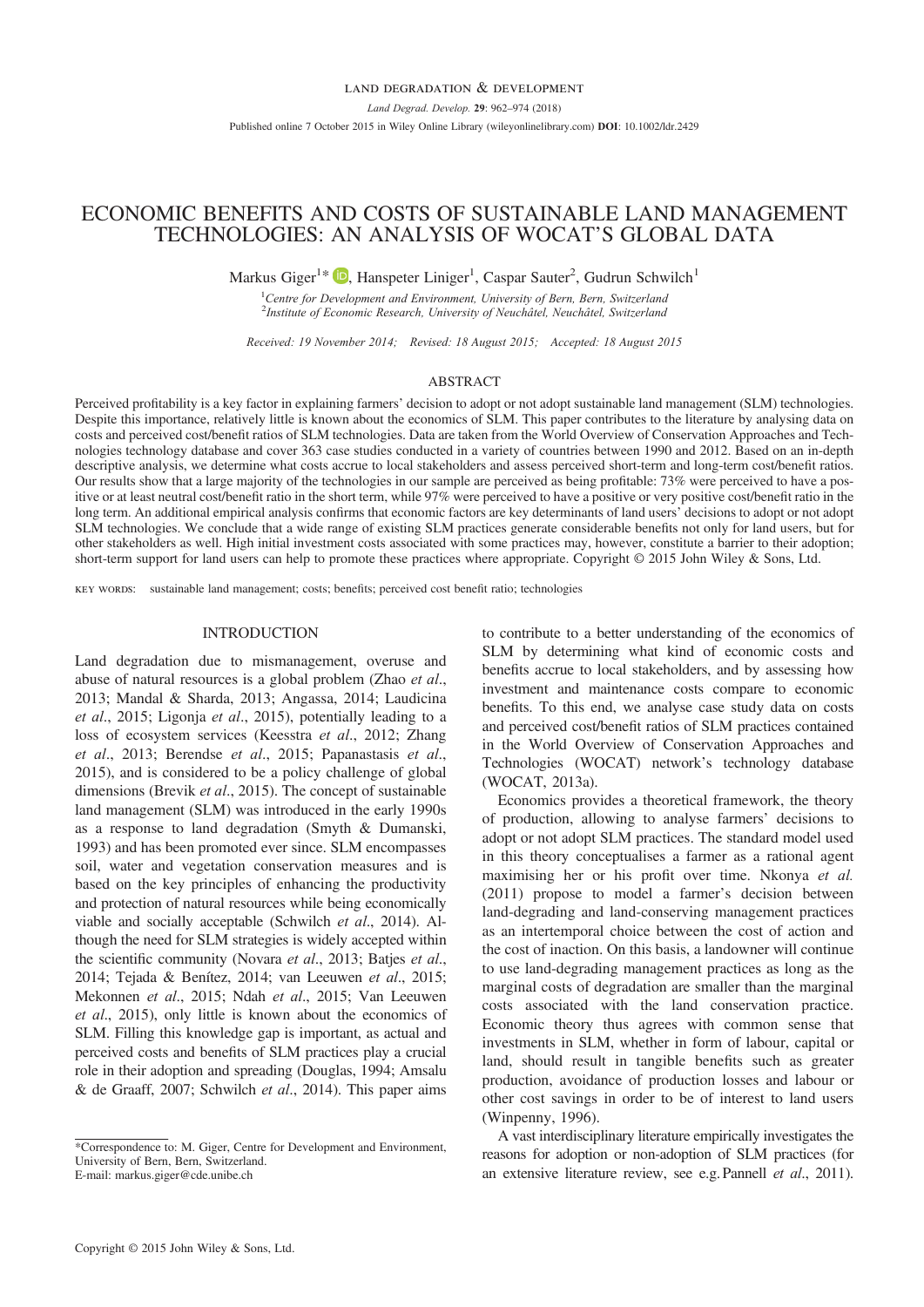Inwhat follows, we focus on selected empirical contributions. Several early studies (Ruthenberg, 1980; Ellis, 1993) showed that, in line with theoretical expectations, smallholders indeed follow an economic logic. De Graaff *et al*. (2008) confirmed these results by demonstrating that profitability has a positive and significant influence on continued use of an already adopted technology. Extensive research on rural livelihoods (Chambers & Conway, 1992; Wiesmann, 1998; Rist, 2000; Schneider *et al*., 2010) revealed additional nuances, showing that factors such as social relations and cultural norms also play an important role in farmers' decisions. Other household characteristics have found to be important as well, although researchers have been unable to single out any uniform influence of factors such as age, education or farm size (Nkonya *et al*., 2011). Clearly, farmers' decisions and preferences are influenced by a much wider range of socio-economic and cultural factors than just the monetary costs and benefits of establishing and maintaining SLM practices. This further adds to the complexity of assessing the reasons for adoption of SLM practices, as non-monetary costs and benefits are perceived differently by different actors (Schwilch *et al*., 2014). Understanding farmers' perceptions of land degradation and SLM practices has thus become a key focus of a growing strand of the empirical literature on SLM adoption. In an early seminal paper, Cary & Wilkinson (1997) identify perceived profitability of SLM practices as the most important factor explaining adoption of conservation measures by farmers. The importance of whether farmers perceive a given practice as profitable has since been confirmed by several other studies (Knowler, 2004; Amsalu & de Graaff, 2007; D'Emden *et al*., 2008; de Graaff *et al*., 2008). Moreover, research has shown that land users' perception of land degradation as being a problem is an additional important factor explaining adoption (Norris & Batie, 1987; Pender & Kerr, 1998; Shiferaw & Holden, 1998; Baidu-Forson, 1999; Sidibé, 2005; Doss, 2006; Amsalu & de Graaff, 2007; de Graaff *et al*., 2008; Nkonya *et al*., 2011; Tesfaye *et al*., 2014).

Despite the importance of actual and perceived costs and benefits of SLM for its adoption, relatively little detailed knowledge is available about them. The few existing studies present a nuanced picture. Nkonya *et al*. (2011) compiled results from 11 studies that applied cost/benefit analysis to assess the profitability of SLM practices in different regions of the world between 1989 and 2009. They found that profitability depended on the study region, the type of SLM practice, crops, the discount rate applied and the intensity of an SLM practice (e.g. hedgerow intensity). About half of the practices these studies investigated were profitable (authors' calculation based on Nkonya *et al*., 2011). Byiringiro & Reardon (1996) found in Rwanda that investment in SLM could increase the marginal value product of land by 21%. Kaliba & Rabele (2004) analysed output data of 50 smallholder farmers in Lesotho and concluded that soil conservation increased yields by 17–27%, which is more than what could have been gained by applying additional inorganic fertilisers alone. Adegbidi *et al*. (2004) found large observable productivity effects of indigenous SLM investments (increases of 50–70%) in Benin, but only for fairly large plots. Kassie *et al*. (2008) showed in Ethiopia that stone bunds enhanced productivity only in drier areas and stressed the need for site-specific technologies. Mekonnen *et al*. (2015) found that sediment storage dams efficiently prevented soil losses in Ethiopia but involve high costs and are thus not affordable for small-scale farmers. Herweg & Ludi (1999) concluded, based on research in Ethiopia and Eritrea, that SLM is rarely profitable for farmers in the short term. Bravo-Ureta *et al*. (2006) found positive impacts of soil conservation practices on farm income based on an econometric analysis of farm household surveys in Honduras and El Salvador. Giger *et al*. (1999), in an early review of a sample of 50 case studies by the WOCAT network, found that only about half of the cases for which sufficient data were available showed a positive cost/benefit ratio at the farm level when a discount factor was applied. This is in line with the findings of Nkonya *et al*. (2011), who concluded that many studies found positive effects of SLM, but that benefits depended on a range of factors such as slope, rainfall conditions and type of SLM practice.

In short, while data on private monetary costs and benefits of an SLM practice provide a basis for assessing whether farmers will be able to cover the costs of adopting the practice from their own means or whether they will need external support, understanding land users' *perceptions* of the practice's costs and benefits is just as crucial. It is thus highly interesting to analyse available data on existing SLM practices in terms of whether indeed land users perceive these practices as profitable. Using data from the WOCAT technology database (WOCAT, 2013a), this paper contributes to the literature in two ways: by analysing data on observed establishment and maintenance costs and by analysing data on perceived cost/benefit ratios of SLM practices. Our analysis offers quantitative insights on two key factors influencing farmers' decisions to adopt or not adopt SLM practices.

# MATERIAL AND METHODS

Economic information about SLM practices is difficult to collect and to quantify. An accurate cost assessment is challenging, as written farm accounts are often missing, family labour and other in-kind inputs are hard to value and the exact size of the area on which the practice is applied is not always clear. An accurate benefits assessment is even more demanding. This is because knowledge about biophysical outcomes (e.g. reduced erosion levels and nutrient losses, increased water retention and carbon sequestration) as well as productivity gains and other socio-economic benefits is often incomplete. It is also challenging to value increased subsistence production or determine comparable market or farm gate prices for crops that are sold. In practice, technicians and experts are often unable to provide reliable data on these aspects, as they lack the resources, time and expertise needed for in-depth research. Moreover, costs and benefits –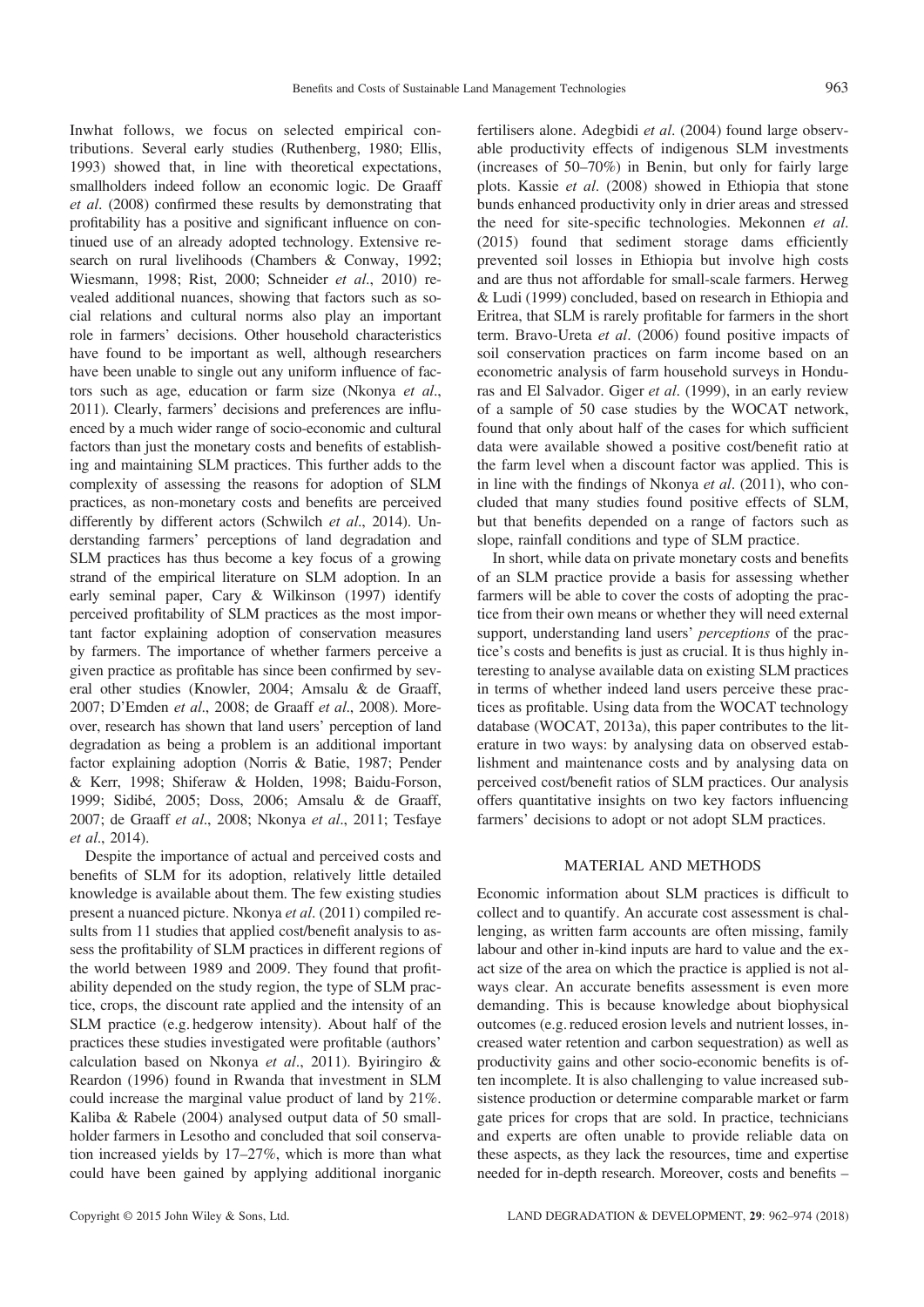particularly of well-known technologies – vary significantly depending on the economic, social and biophysical context. Despite these difficulties, the WOCAT technology database (WOCAT, 2013a) contains some basic quantitative information about observed establishment and maintenance costs, complemented with records on stakeholders' perceptions of cost/benefit ratios.

Our dataset consists of 363 case studies taken from the WOCAT technology database (WOCAT, 2013a). These case studies have been documented using the standardised WOCAT questionnaires on SLM technologies and approaches (Liniger *et al*., 2008a,b). The supporting files – Table SI and the Data S1 KMZ file in the Supporting Information – list all case studies and show their locations. The lion's share of cases are located in Africa (46% or 167 cases) and Asia (41%, 149 cases), while Europe, Latin America and Australia make up a relatively small share (27, 17 and 3 cases). A comparatively large amount of data comes from the subregions of Central Asia and East Africa, followed by West Africa and South Asia. It is important to note that the geographical distribution of the case studies is not a measure of the global spread of SLM technologies but merely reflects the strength of the WOCAT network in the different regions. The SLM technologies contained in the sample have been implemented mainly in cropland (61%), followed by grazing land (15%), mixed land use systems (14%) and forest/woodland (4%). Reporting of case studies seems to be biased towards cropland, even though land degradation is often also severe in land devoted to other uses (e.g. grazing land). Table I provides an overview of the sample by land use and geographical region.

Two quantitative variables are used to analyse costs: establishment costs and maintenance costs. *Establishment costs* are defined as the specific one-off initial costs that are incurred when adopting an SLM technology. They are covered by investments over a period that can last anything from a few weeks to 2 or 3 years. Establishment costs typically include extra labour, purchase or hire of machinery and equipment and purchase of seedlings. Establishment cost data are expressed in current US dollars per hectare. We accounted for inflation by transforming establishment cost data into constant 2010 US dollars per hectare. *Maintenance costs* refer to costs incurred on a regular basis to keep the established system functional. They generally consist of labour and the costs of equipment and agricultural inputs. Maintenance cost data are expressed in current US

dollars per hectare and year. To account for inflation, we transformed the data into constant 2010 US dollars per hectare and year. To assess *perceived cost*/*benefit ratios* of SLM technologies, we rely on four qualitative variables taken from the WOCAT (2013a) database: perceived short-term ratio of overall benefits to establishment costs, perceived long-term ratio of overall benefits to establishment costs, perceived short-term ratio of overall benefits to maintenance costs and perceived long-term ratio of overall benefits to maintenance costs. Short-term is defined as a period of 3 years, whereas long-term is defined as a period of 10 years. Each variable is a discrete index ranging from 1 to 7, where 1 equals *very negative* and 7 equals *very positive*. Perceived cost/benefit ratios of SLM technologies were documented by the WOCAT network based on information and assessments from all stakeholders involved in their implementation, including land users, agricultural advisors and project staff. Lastly, we exploit an additional qualitative variable on land users' motivations for adopting a practice. The data on land users' motivations are taken from a second WOCAT (2013b) database on SLM approaches. According to WOCAT, an SLM approach consists of 'the ways and means of support that help introduce, implement, adapt, and apply SLM technologies on the ground' (Liniger & Critchley, 2007; Schwilch *et al*., 2012).

We provide a detailed descriptive analysis of investment and maintenance costs per hectare of land conserved, taking into account differences between land use systems, geographical regions and the area of land used by households (referred to as 'land size' in the succeeding text). Moreover, we present and analyse data on perceived relationships between benefits and costs, on the nature of benefits and on land users' motivations for adopting SLM practices. According to investment theory, benefits and costs that accrue in the future have to be discounted. This means that future benefits and costs must be given less weight in the calculation than short-term costs and benefits (Gittinger, 1982; Clark, 1996; TEEB, 2010; Nkonya *et al*., 2011; Requier-Desjardins *et al*., 2011). The level of the discount rate chosen heavily influences the results of the calculation. The rationale for applying a discount rate and its applicability to environmental and other long-term issues has been widely discussed (Clark, 1996; Winpenny, 1996; TEEB, 2010; Adhikari & Nadella, 2011; Nkonya *et al*., 2011; Requier-Desjardins *et al*., 2011). We refrained from applying a discount rate in this study, as the required quantitative

Table I. Dominant land uses by region

| Continent | Cropland | Grazing land | Forest/woodland | Mixed land <sup>a</sup> | Other land | Total |
|-----------|----------|--------------|-----------------|-------------------------|------------|-------|
| Australia |          |              |                 |                         |            |       |
| Asia      | 87       | 26           |                 | Q                       |            | 149   |
| Europe    | 22       |              |                 |                         |            |       |
| America   | 10       |              |                 |                         |            |       |
| Africa    | 100      | 23           |                 | 28                      | 10         | 167   |
| Total     | 221      |              |                 |                         |            | 363   |

<sup>a</sup>Mixed land refers to a combination of land use types as dominant land use (e.g. agroforestry).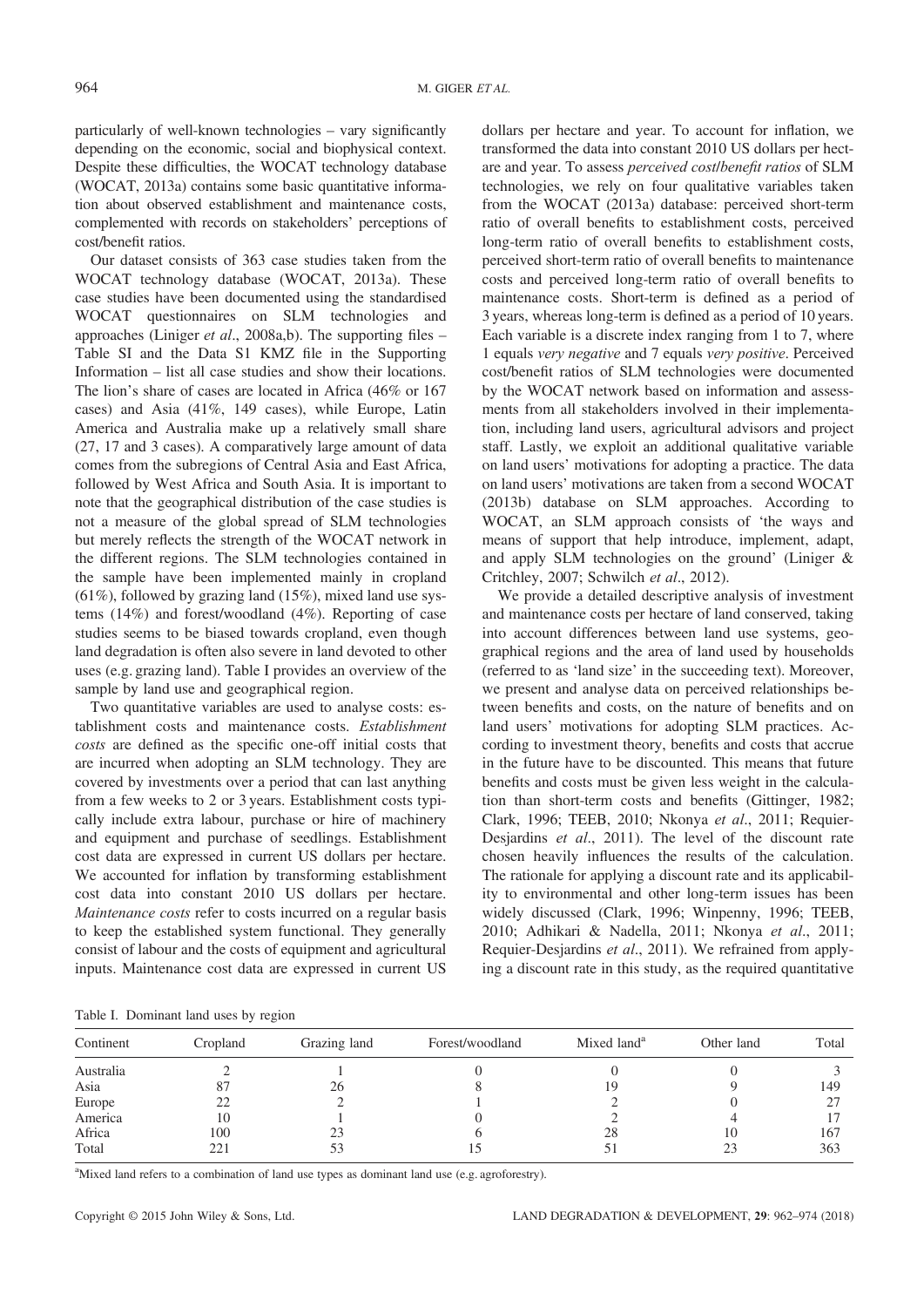data were unavailable in many cases. But, by relating *perceived* benefits to costs, our valuation approach nonetheless takes account of the fact that future benefits are less certain to accrue and often less valuable to farmers than short-term benefits.

## **RESULTS**

We use three distinct categorisation systems for our descriptive analyses. First, we analyse costs and perceived cost/benefit ratios by type of SLM measure. We rely on the categorisation proposed in the WOCAT questionnaire on SLM technologies, distinguishing four basic types of measures. For an overview, refer to the top panel in Table II. *Structural measures* are found to be the most frequent type in the sample (34%) and include terraces (bench and forward/backward sloping), bunds and banks (level and graded), dams, pans, ditches (level and graded), walls, barriers and palisades. *Agronomic measures* are also fairly frequent (18%) and include improvement of soil cover (e.g. green cover and mulch), enhancement of organic matter and soil fertility (e.g. manuring), soil surface treatments (e.g. conservation tillage) and subsurface treatments (e.g. deep ripping). *Vegetative measures* account for 12% of cases and include plantation and reseeding of tree and shrub species (e.g. live fences and tree crows), grasses and perennial herbaceous plants (e.g. grass strips). *Management measures* make up 11% of cases and include change of land use type (e.g. area enclosure), change of management/intensity level (e.g. from grazing to cut-and-carry), major changes in timing of activities and control or change of species composition. Combinations of vegetative with structural and vegetative with management measures occurred frequently (8% and 4%) and were therefore considered as individual categories in our analysis. All other combinations, including combinations of three or all types of measures, were pooled in a residual 'other combinations' category (14%).

Second, we analyse costs and perceived cost/benefit ratios according to the type of SLM intervention, which depends on the stage of degradation of the land on which the intervention occurs. Again, we adopt the classification used in the WOCAT questionnaire. It distinguishes three different types of interventions (Liniger & Critchley, 2007; Schwilch *et al*., 2012): *prevention* refers to SLM practices that maintain natural resources and their environmental and productive functions on land that might be at risk of degradation. It implies that good land management practices are already in place. *Mitigation* refers to interventions on land where degradation has already begun. The aim is to halt further degradation and start improving resources and their ecosystem functions. Mitigation impacts tend to be noticeable in the short to medium term and provide a strong incentive for further efforts. *Rehabilitation* is required when the land is already degraded to the extent that it has become practically unproductive, its previous use is no longer possible and the ecosystem is seriously disturbed. Rehabilitation usually involves high investment costs, while benefits accrue in the medium to long term. The middle panel of Table II

Table II. Categorisation of case studies according to types of SLM measures, types of interventions and land size

|                                     | Categories                           | No. of case studies | Percentage of total sample <sup>b</sup> $(\%)$ |
|-------------------------------------|--------------------------------------|---------------------|------------------------------------------------|
| Types of SLM measures <sup>a</sup>  | Agronomic                            | 61                  | 18                                             |
|                                     | Structural                           | 114                 | 34                                             |
|                                     | Vegetative/structural                | 27                  | 8                                              |
|                                     | Vegetative                           | 40                  | 12                                             |
|                                     | Vegetative/management                | 13                  | 4                                              |
|                                     | Management                           | 36                  | 11                                             |
|                                     | Other combination                    | 49                  | 14                                             |
|                                     | Total <sup>c</sup>                   | 340                 | 100                                            |
| Types of interventions <sup>a</sup> | Prevention and rehabilitation        | 6                   | 2                                              |
|                                     | Prevention only                      | 73                  | 24                                             |
|                                     | Prevention and mitigation            | 21                  | $\overline{7}$                                 |
|                                     | Mitigation only                      | 110                 | 37                                             |
|                                     | Mitigation and rehabilitation        | 11                  | 4                                              |
|                                     | Rehabilitation only                  | 73                  | 24                                             |
|                                     | Prevention/rehabilitation/mitigation | 6                   | 2                                              |
|                                     | Total <sup>c</sup>                   | 300                 | 100                                            |
| Land size <sup>a</sup>              | $0.5 - 1$ ha                         | 90                  | 38                                             |
|                                     | $1-2$ ha                             | 54                  | 23                                             |
|                                     | $2-5$ ha                             | 37                  | 16                                             |
|                                     | $5-15$ ha                            | 14                  | 6                                              |
|                                     | $15 - 50$ ha                         | 15                  | 6                                              |
|                                     | 50-500 ha                            | 17                  |                                                |
|                                     | 500-10000 ha                         | 10                  |                                                |
|                                     | Total <sup>c</sup>                   | 237                 | 100                                            |

SLM, sustainable land management.

<sup>a</sup>Only first ranks are reported.

<sup>b</sup>Percentages might not add up due to rounding.

<sup>c</sup>Case studies where category values were missing have been omitted.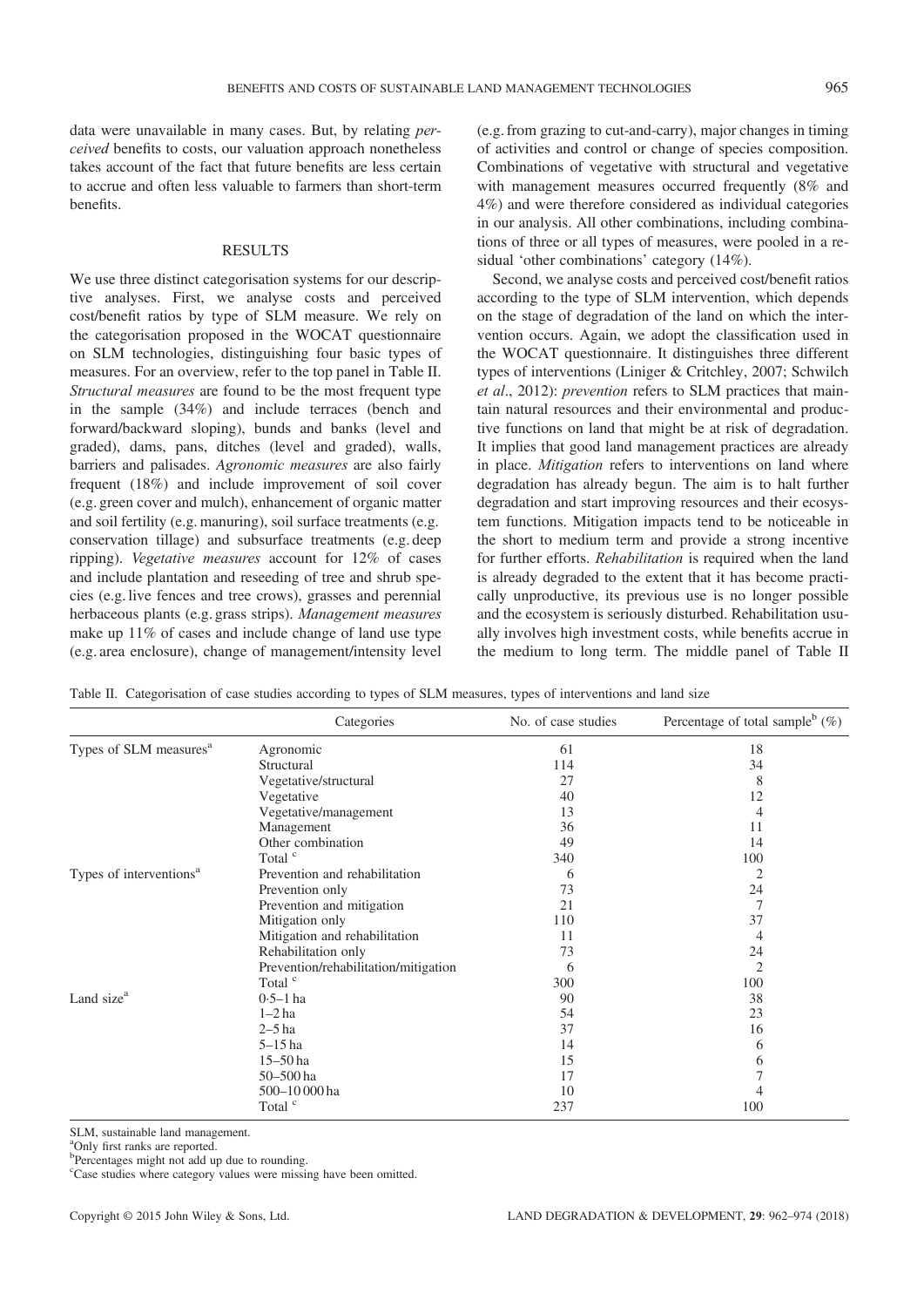indicates that roughly 70% of the cases focus on prevention and/or mitigation while 30% of the cases involve rehabilitation measures.

Finally, costs and perceived cost/benefit ratios are analysed according to land size, in hectares (i.e. total cropland area per household, total grazing area per household and total forestland per household). The bottom panel of Table II reveals that 77% of the technologies have been implemented by households with small land areas (0·5–5 ha), 12% by households with medium-sized land areas (5–50 ha) and 11% by households with large to very large land areas (50–10 000 ha).

## *Analysing Observed Costs of SLM Technologies*

Observed costs in constant 2010 US dollars by type of measure are analysed in Figure 1a. The 258 technologies for which these data were available had median establishment costs of \$500/ha. Values ranged from less than 20 to over \$5000/ha, with half of all cases between 193 and \$1918/ha (interquartile range). The median maintenance costs of the same technologies amounted to  $$100/ha y^{-1}$ , with half of the practices costing between 27 and \$324/ha  $y^{-1}$  (interquartile range). There is thus a huge variation in the costs of both establishment and maintenance. This is due to the great diversity of SLM measures. Some of the high-cost technologies involve structural



Figure 1. Box-and-whisker plots of observed establishment and maintenance costs by type of measure (a), by region (b) and by land size (c). Establishment costs refer to a period of few weeks up to 3 years; maintenance costs are regular annual costs incurred once the establishment period is over. In both columns, missing values were ignored. The thick horizontal lines inside the boxes indicate median values, the boxes indicate the values of the middle half of all cases (interquartile range) and the whiskers extend from the box to the extreme values. Values whose distance to the interquartile range was greater than 1·5 times the interquartile range (length of box) were considered outliers. [Colour figure can be viewed at [wileyonlinelibrary.com\]](http://wileyonlinelibrary.com)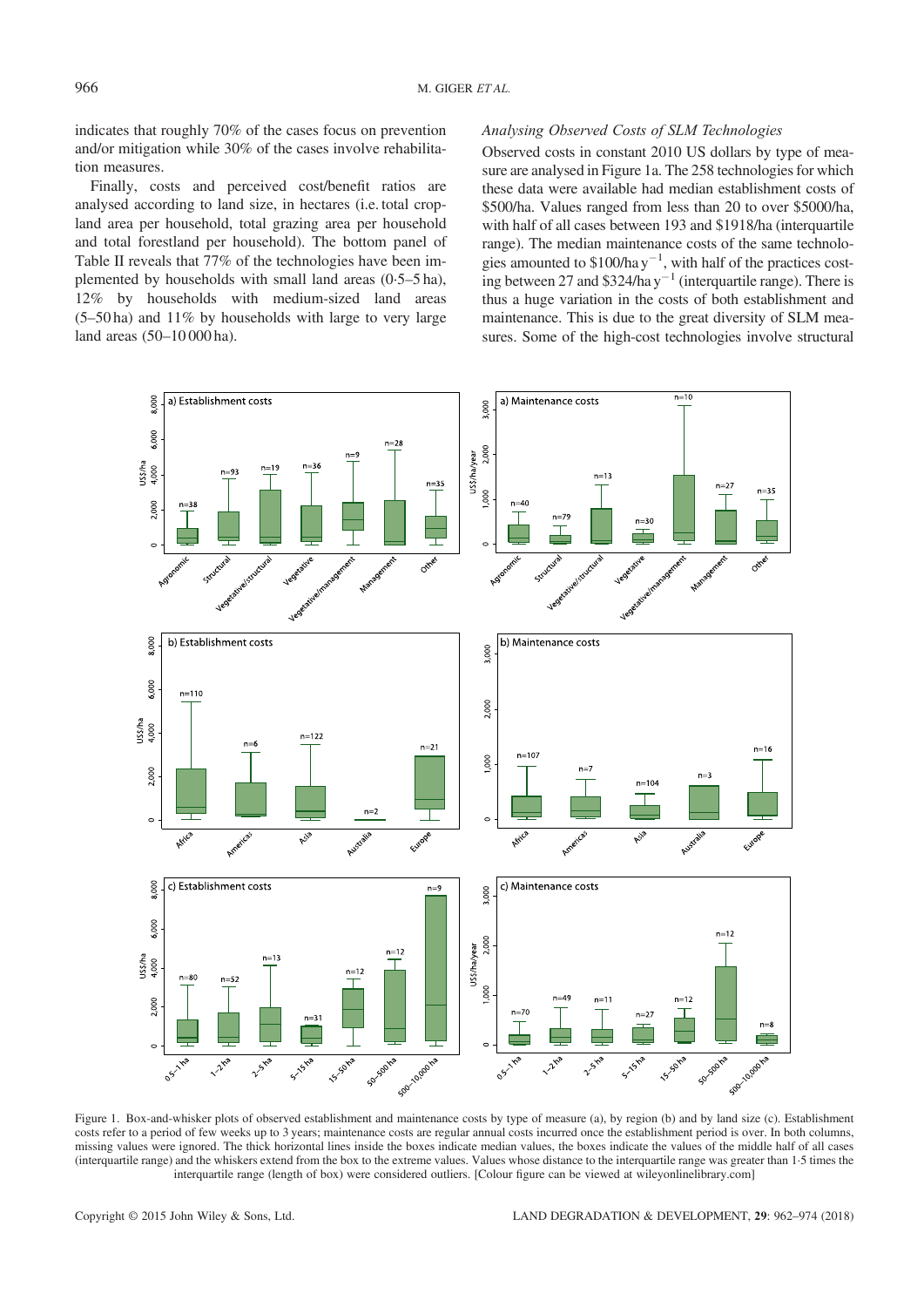measures to control water flow (e.g. dams or runoff channels) or to manage erosion (e.g. terraces). The highest median establishment costs as well as median maintenance costs were reported for technologies involving combined vegetative/management measures – a small category (ten cases) that includes high-cost afforestation projects in Central Asia and West Africa, which were only possible thanks to support from development agencies. In 43% of cases, the establishment costs were fully covered by the farmers themselves. The median establishment costs of these technologies were \$350/ha, with half of the cases ranging between 130 and \$1080/ha. The median maintenance costs were \$80/ha, with half of the cases ranging between \$20 and \$220 per hectare. Overall, these technologies cost slightly less than those that were partly supported from outside.

Regional differences in observed median establishment and maintenance costs in constant 2010 US dollars (Figure 1b) were relatively small. Median establishment costs were higher in Europe than in Asia and Africa; this difference was to be expected and is probably mainly due to higher labour costs. The samples from the Americas and Australia are almost too small for a meaningful comparison; for example, the very low establishment costs found in Australia are owed to the fact that the sample includes no more than three technologies, two consisting of conservation agriculture and one of grazing management, and all requiring no initial investments. It is worth noting that although establishment costs differ considerably between Africa, the Americas and Asia, the median values were rather moderate at \$572, \$276 and \$405/ha, respectively. But, even this level of costs may be very high for local land users to cover from their own means. Median maintenance costs differ less between continents than establishment costs, ranging from  $$72/ha y^{-1}$  for Europe to  $$151/ha y^{-1}$  for the Americas. Again, variation within each region is high due to the great diversity of technologies.

Differences in median establishment costs by land size category are substantial (Figure 1c), ranging from \$398/ha for land sizes between 5 and 15 ha to \$2092/ha for land sizes between 500 and 10 000 ha. This suggests a positive correlation between land size and establishment costs. However, it is worth noting that the size of our sample diminished considerably due to missing information about land size, and that the largest land size category (500–10 000 ha) contains relatively few cases, making the median sensitive to individual values. This category contains a number of relatively cost-intensive projects (afforestation, pilot project for bush clearing, physical conservation structures and others) that were implemented with external support. The variation in median maintenance costs is slightly smaller but still considerable. The second-largest land size category (50–500 ha) was found to have the highest median maintenance costs (examples include conservation tillage for large-scale cereal production, improvement of a livestock grazing scheme, use of mineralised artesian water to organise irrigated crop farming and others), while the largest land size category (500–10 000 ha) has rather low median maintenance costs, comparable to those of the smaller land size categories. A complementary simple pairwise correlation analysis between land size and establishment (maintenance) costs corroborates the evidence of a positive correlation between land size and costs, as it produces a positive correlation coefficient of 0·16 (0·21) with an associated *p*-value of 0·021  $(0.003)$ .

### *Analysing Perceived Cost/Benefit Ratios*

Results of our analysis of perceived short-term and longterm cost/benefit ratios are displayed in Tables III–V. Overall, we found that the cost/benefit ratio was perceived to be positive in a majority of cases, although not all. Out of the 308 technologies in our sample for which the information was available (see upper panel of Table III), almost three quarters (73%) were perceived as having a positive (61%) or at least a neutral (12%) ratio of benefits to establishment costs in the short term. This implies that SLM measures are considered to pay off after as little as 1–3 years. In the remaining quarter of the cases, the ratio was assessed as slightly negative (11%) to negative or very negative (16%). The perceived ratio of long-term benefits to establishment costs is positive or very positive for 97% of cases. Only 1% of all cases were perceived as having a very negative to slightly negative ratio of long-term benefits to costs. A similar picture emerges when looking at perceived ratios of benefits to maintenance costs (see lower panel of Table III). Out of the 316 case studies for which data were available, 91% of technologies were found to have benefits that outweighed or at least equalled maintenance costs in the short term, whereas the ratio was slightly negative to very negative in around 9% of cases. Again, the picture becomes even more positive when looking at the long term: a staggering 96% of cases show a slightly positive to very positive ratio of long-term benefits to maintenance costs, and less than 2% have a slightly negative to very negative ratio.

Table III displays perceived cost/benefit ratios by type of measure. We found that management measures have the best perceived ratio of short-term benefits to establishment as well as to maintenance costs. This can be explained by the fact that many management measures mainly consist in a change of practice and require almost no investments; accordingly, their benefits quickly outweigh the costs. Vegetative measures have the worst perceived short-term cost/benefit ratio with respect to both establishment costs and maintenance costs: in 43% (22%) of the cases, we observed a very negative to slightly negative ratio with respect to establishment (maintenance) costs. This might be due to high costs of replacing plants and seeds and high costs of keeping plants healthy and productive and to the fact that vegetative measures such as plantation or reseeding of tree and shrub species take time to develop their effects. The latter hypothesis seems rather credible, as the perceived long-term cost/benefit ratio for vegetative measures is highly positive and comparable to that of other types of measures; vegetative measures thus seem to catch up over time in terms of their cost/benefit ratio. Long-term cost/benefit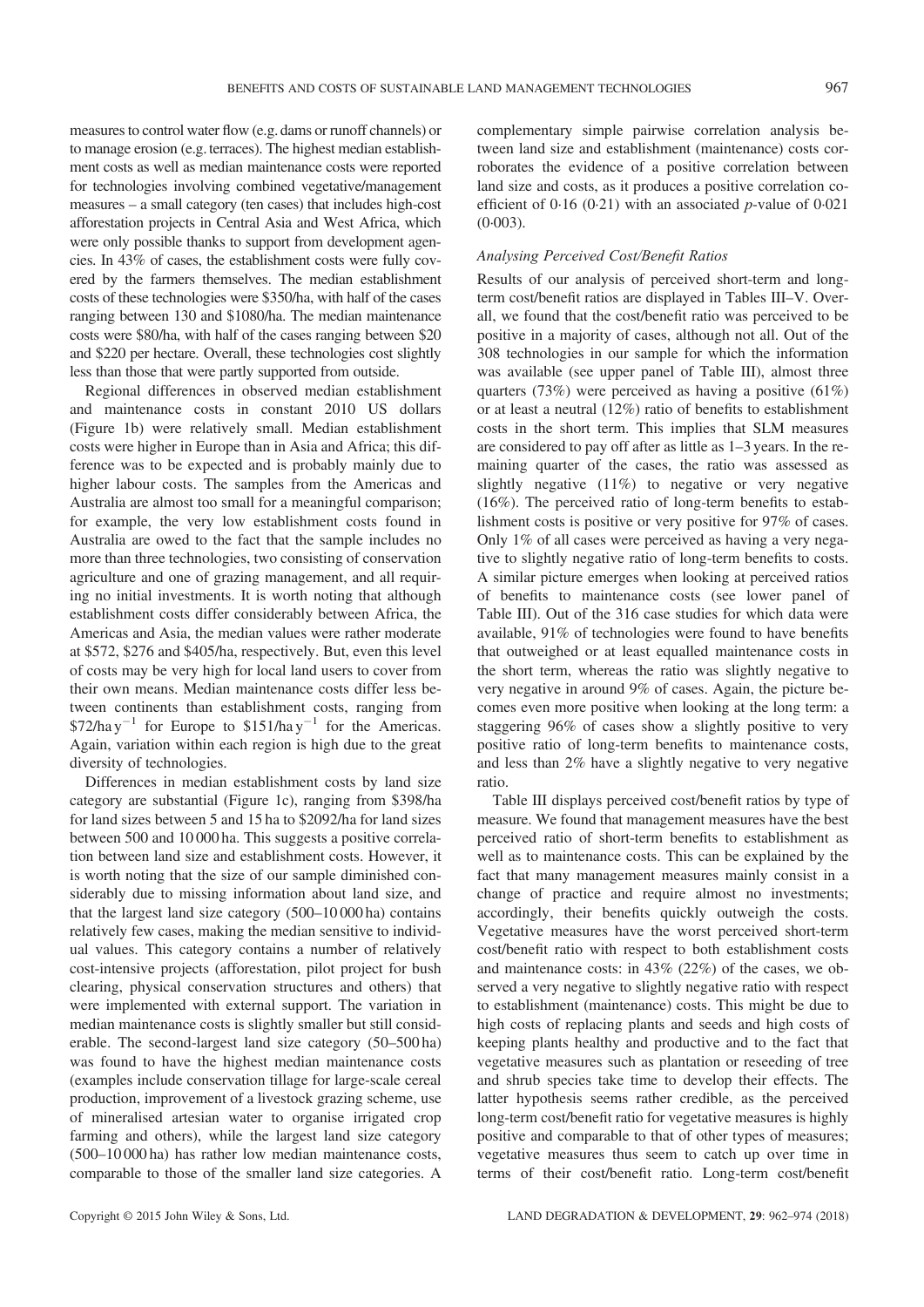|                                                                                                             |            | Very negative to negative |                | Slightly negative                           | Neutral         |                   |                 | Slightly positive |                | Positive to very positive |
|-------------------------------------------------------------------------------------------------------------|------------|---------------------------|----------------|---------------------------------------------|-----------------|-------------------|-----------------|-------------------|----------------|---------------------------|
|                                                                                                             | Short-term | Long-term                 | Short-term     | Long-term                                   | Short-term      | Long-term         | Short-term      | Long-term         | Short-term     | Long-term                 |
| In relation to establishment costs $(\%$ )                                                                  |            |                           |                |                                             |                 |                   |                 |                   |                |                           |
| Agronomic $(n = 53; n = 47)$                                                                                |            |                           |                |                                             |                 |                   |                 |                   | 5              |                           |
| Structural $(n = 106; n = 107)$                                                                             |            |                           |                |                                             |                 | √ ო               | $\overline{c}$  |                   | $\frac{1}{4}$  |                           |
| Vegetative/structural $(n = 26; n = 25)$                                                                    | 23         |                           |                |                                             |                 | ₹                 |                 |                   |                |                           |
| Vegetative $(n = 35; n = 37)$                                                                               |            |                           |                |                                             |                 |                   |                 | S                 |                |                           |
| Vegetative/management $(n = 11; n = 9)$                                                                     | $\approx$  |                           | $\frac{8}{20}$ |                                             | 132007          |                   | 215232          |                   | 58469          | 25889                     |
| Management $(n = 32; n = 31)$                                                                               |            |                           | $\circ$        |                                             |                 |                   |                 | $\epsilon$        |                |                           |
| Other combination ( $n = 45$ ; $n = 45$ )                                                                   |            |                           | $\mathbf{r}$   |                                             |                 |                   |                 | $\sim$            |                |                           |
| $Totalc (n = 308; n = 301)$                                                                                 |            |                           |                | ○                                           | $\overline{12}$ | $\mathbf{\Omega}$ |                 |                   | $\overline{4}$ |                           |
| In relation to maintenance costs $(\%$                                                                      |            |                           |                |                                             |                 |                   |                 |                   |                |                           |
| Agronomic ( $n = 59$ ; $n = 54$ )                                                                           |            |                           | n              |                                             |                 |                   |                 |                   | $8^{\circ}$    |                           |
| Structural $(n = 105; n = 105)$                                                                             |            |                           | 4              |                                             | 13              | $\sim$ $\sim$     | $\overline{19}$ | $\infty$          |                | 88850288                  |
| Vegetative/structural $(n = 25; n = 26)$                                                                    |            |                           |                | ⊂                                           | $\overline{24}$ |                   | ↴               |                   |                |                           |
| Vegetative $(n = 36; n = 38)$                                                                               |            |                           | ᅼ              |                                             | $\overline{31}$ |                   | ᅼ               | ن                 |                |                           |
| Vegetative/management $(n = 12; n = 10)$                                                                    |            |                           | 17             | ○                                           | $\infty$        | ○                 | 25              |                   | <b>5823568</b> |                           |
| Management $(n = 32; n = 31)$                                                                               |            |                           | $\mathfrak{c}$ | $\epsilon$                                  | $\circ$         | $\epsilon$        | $\mathbf{r}$    |                   |                |                           |
| Other combination ( $n = 47$ ; $n = 46$ )                                                                   |            |                           | 4              | $\sim$                                      | $\circ$         | ○                 | $\circ$         | $\sim$ $\sim$     |                |                           |
| Total <sup>d</sup> $(n = 316; n = 310)$                                                                     |            |                           |                |                                             | ≌               | $\sim$            | $\overline{5}$  |                   |                |                           |
| Percentages might not add up due to rounding.                                                               |            |                           |                |                                             |                 |                   |                 |                   |                |                           |
| as Short-term' refers to a period of 1-3 years.<br><sup>o</sup> 'Long-term' refers to a period of 10 years. |            |                           |                |                                             |                 |                   |                 |                   |                |                           |
| 'Short-term: 55 case studies omitted due to missing values; long-term: 62                                   |            |                           |                | case studies omitted due to missing values. |                 |                   |                 |                   |                |                           |
| Short-term: 47 case studies omitted due to missing values; long-term: 53                                    |            |                           |                | case studies omitted due to missing values  |                 |                   |                 |                   |                |                           |

Table III. Perceived short-term<sup>a</sup> and long-term<sup>b</sup> benefits of sustainable land management measures in relation to establishment and maintenance costs, by type of measure

Table III. Perceived short-term<sup>a</sup> and long-term<sup>b</sup> benefits of sustainable land management measures in relation to establishment and maintenance costs, by type of measure

# 968 M. GIGER *ET AL.*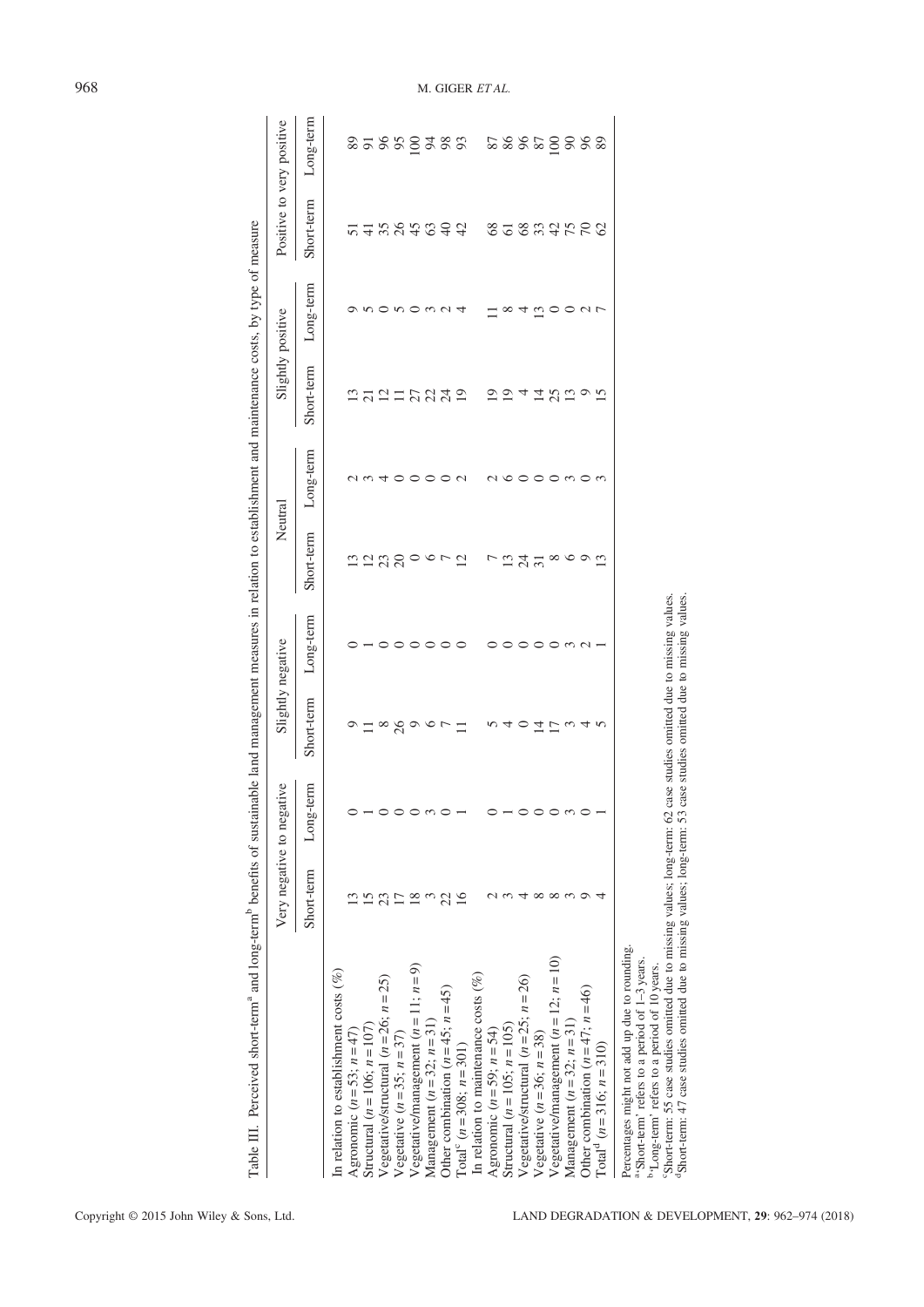|                                                                                                                                      | Very negative to neg | rative    |                   | Slightly negative                           | Neutral         |                   |                 | Slightly positive |                | Positive to very positive |
|--------------------------------------------------------------------------------------------------------------------------------------|----------------------|-----------|-------------------|---------------------------------------------|-----------------|-------------------|-----------------|-------------------|----------------|---------------------------|
|                                                                                                                                      | Short-term           | Long-term | Short-term        | Long-term                                   | Short-term      | Long-term         | Short-term      | Long-term         | Short-term     | Long-term                 |
| In relation to establishment costs $(\%$ )                                                                                           |                      |           |                   |                                             |                 |                   |                 |                   |                |                           |
| Prevention only $(n = 65; n = 65)$                                                                                                   |                      |           |                   |                                             |                 |                   |                 |                   |                |                           |
| Prevention/rehabilitation $(n = 5; n = 6)$                                                                                           |                      |           | $\circ$           |                                             | $\overline{40}$ | $\circ$           | $\infty$        |                   |                | 228855                    |
| Rehabilitation only $(n = 68; n = 66)$                                                                                               |                      |           |                   | $\circ$                                     | $\supseteq$     |                   | $\frac{8}{18}$  |                   |                |                           |
| Mitigation/rehabilitation $(n = 11; n = 10)$                                                                                         |                      |           | $\frac{13}{27}$   | ○                                           | $\circ$         | $\circ$           |                 | $\supseteq$       | 33%4883        |                           |
| Mitigation only $(n = 99; n = 100)$                                                                                                  | 4                    |           |                   | ○                                           | $\overline{15}$ |                   | 2780            | $\overline{r}$    |                |                           |
| Prevention/mitigation ( $n = 18$ ; $n = 15$ )                                                                                        | 28                   |           | $\infty$ $\infty$ | $\circ$                                     | $\Box$          | $\Omega$          |                 | $\mathfrak{L}$    |                |                           |
| All $(n = 6; n = 4)$                                                                                                                 |                      |           |                   | $\circ$                                     | $\circ$         | $\circ$           | 33              |                   |                | $\overline{6}$            |
| ['otal <sup>"</sup> $(n = 272; n = 266)$                                                                                             |                      |           | Ξ                 | ○                                           | 13              | $\mathbf{\Omega}$ | 18              | n                 |                | 92                        |
| In relation to maintenance costs $(\%)$                                                                                              |                      |           |                   |                                             |                 |                   |                 |                   |                |                           |
| Prevention only $(n = 67; n = 65)$                                                                                                   |                      |           | 4                 | 0                                           | $\overline{16}$ | 5                 | $\Xi$           | ७                 |                |                           |
| Prevention/rehabilitation $(n = 5; n = 6)$                                                                                           |                      |           | $\circ$           |                                             | $\Omega$        | $\circ$           | $\Omega$        | 17                |                |                           |
| Rehabilitation only $(n = 69; n = 66)$                                                                                               |                      |           | $\overline{ }$    | $\mathbf{\sim}$                             | $\overline{19}$ |                   | 13              | S                 |                |                           |
| Mitigation/rehabilitation $(n = 10; n = 9)$                                                                                          |                      |           | $\supseteq$       |                                             | $\circ$         |                   | 30              | 226               | <b>3852882</b> | 222557                    |
| Mitigation only $(n = 103; n = 105)$                                                                                                 |                      |           | $\circ$           |                                             | $\supseteq$     | $\sim$            | $\overline{17}$ |                   |                |                           |
| Prevention/mitigation $(n = 20; n = 19)$                                                                                             |                      |           | $\supseteq$       |                                             | $\overline{c}$  |                   | n               | $\overline{c}$    |                |                           |
| All $(n=6; n=4)$                                                                                                                     |                      |           | $\circ$           |                                             | $\overline{1}$  | $\circ$           |                 | ○                 |                | $\infty$                  |
| $\text{Total}^d$ (n = 280; n = 274)                                                                                                  |                      |           | ७                 |                                             | 그               | $\mathbf{C}$      | ↴               | Ŀ                 | 8              | 89                        |
| Percentages might not add up due to rounding.                                                                                        |                      |           |                   |                                             |                 |                   |                 |                   |                |                           |
| a Short-term' refers to a period of 1-3 years.                                                                                       |                      |           |                   |                                             |                 |                   |                 |                   |                |                           |
| Short-term: 91 case studies omitted due to missing values; long-term: 97<br><sup>b</sup> 'Long-term' refers to a period of 10 years. |                      |           |                   | case studies omitted due to missing values. |                 |                   |                 |                   |                |                           |

BENEFITS AND COSTS OF SUSTAINABLE LAND MANAGEMENT TECHNOLOGIES 969

Table IV. Perceived short-term<sup>a</sup> and long-term<sup>b</sup> benefits of sustainable land management measures in relation to establishment and maintenance costs, by type of intervention

Table IV. Perceived short-term<sup>a</sup> and long-term<sup>b</sup> benefits of sustainable land management measures in relation to establishment and maintenance costs, by type of intervention

dShort-term: 83 case studies omitted due to missing values; long-term: 89 case studies omitted due to missing values.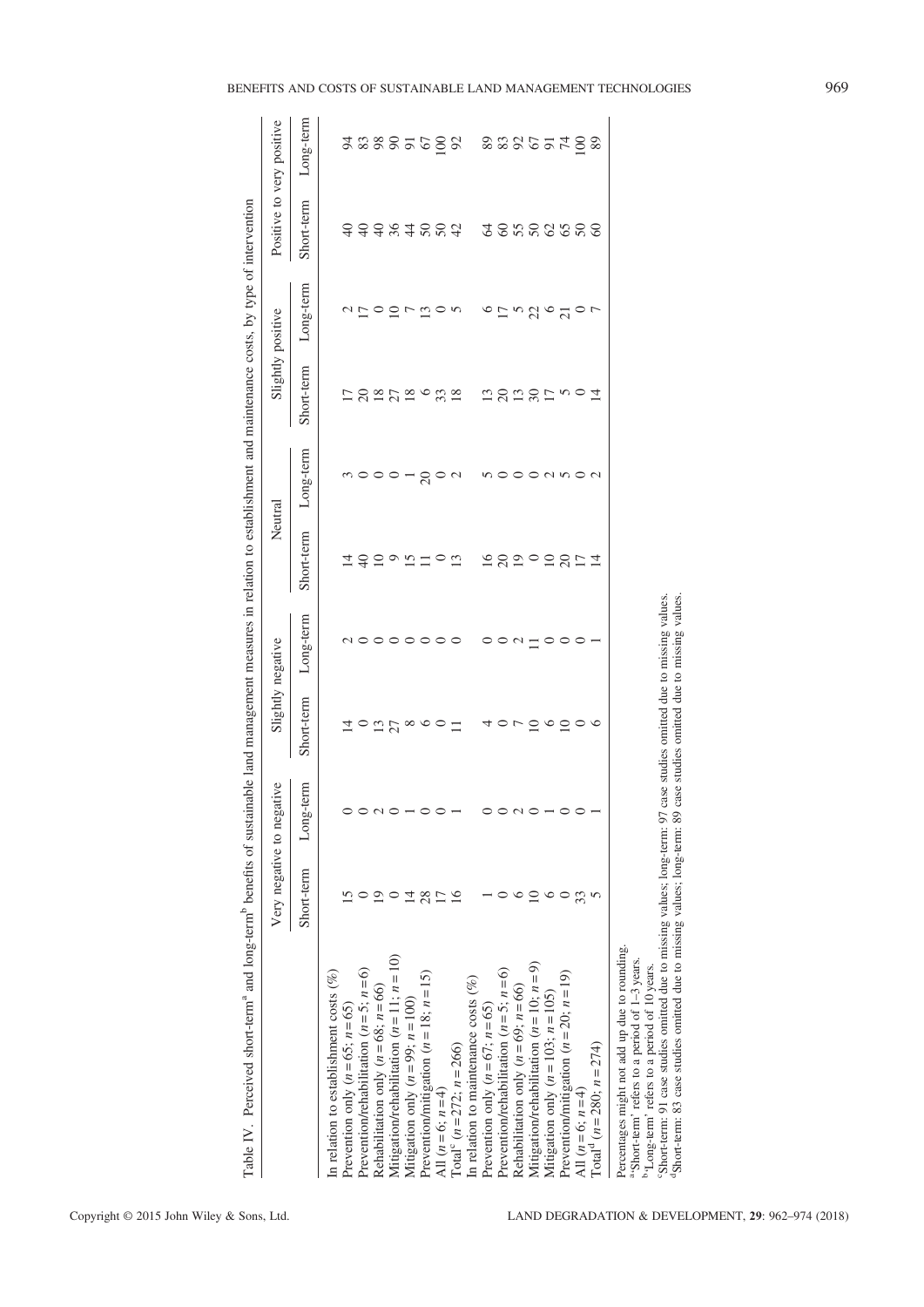|                                                                                                                                                                  |                       | Very negative to negative |                                                                                                | Slightly negative | Neutral         |                   |                           | Slightly positive |            | Positive to very positive |
|------------------------------------------------------------------------------------------------------------------------------------------------------------------|-----------------------|---------------------------|------------------------------------------------------------------------------------------------|-------------------|-----------------|-------------------|---------------------------|-------------------|------------|---------------------------|
|                                                                                                                                                                  | Short-term            | Long-term                 | Short-term                                                                                     | Long-term         | Short-term      | Long-term         | Short-term                | Long-term         | Short-term | Long-term                 |
| In relation to establishment costs $(\%$                                                                                                                         |                       |                           |                                                                                                |                   |                 |                   |                           |                   |            |                           |
| $-5-1$ ha $(n = 81; n = 82)$                                                                                                                                     |                       |                           |                                                                                                |                   |                 |                   | $\widetilde{\phantom{a}}$ | ७                 |            |                           |
| $1-2$ ha $(n = 51; n = 52)$                                                                                                                                      |                       |                           | $\begin{array}{c}\n\Xi \rightarrow 0 \\ \Xi \rightarrow 0\n\end{array}$                        |                   | $\overline{c}$  |                   | 23457                     | 4                 | 44888584   |                           |
| $2-5$ ha $(n = 34; n = 34)$                                                                                                                                      | $\frac{8}{18}$        | $\circ$                   |                                                                                                |                   |                 | $\alpha$ $\omega$ |                           | $\omega$          |            |                           |
| $5-15$ ha $(n = 13; n = 13)$                                                                                                                                     |                       |                           |                                                                                                | $\circ$           | $\frac{5}{10}$  |                   |                           |                   |            |                           |
| $15-50$ ha $(n = 15; n = 14)$                                                                                                                                    | 33                    | ○                         |                                                                                                | $\circ$           | $\circ$         | $\circ$           |                           | ŗ                 |            |                           |
| $50-500$ ha ( $n = 15$ ; $n = 14$ )                                                                                                                              | $\mathbf{r}$          | $\circ$                   |                                                                                                | $\circ$           |                 | $\overline{c}$    |                           | 츠                 |            |                           |
| 500–10000 ha $(n = 10; n = 10)$                                                                                                                                  | $\Theta$              | $\circ$                   | $\circ$                                                                                        | $\circ$           | 321             | ≘                 | 1381                      | ≘                 |            |                           |
| [otal <sup>b</sup> $(n = 219; n = 220)$ ]                                                                                                                        |                       |                           | $\overline{10}$                                                                                | $\circ$           |                 | $\mathfrak{c}$    |                           | S                 |            | 232202325 2528028652      |
| In relation to maintenance costs $(\%$ )                                                                                                                         |                       |                           |                                                                                                |                   |                 |                   |                           |                   |            |                           |
| 0.5–1 ha $(n = 84; n = 8)$                                                                                                                                       |                       |                           |                                                                                                |                   | $\circ$         |                   | $\overline{15}$           | ७                 |            |                           |
| $1-2$ ha ( $n = 55$ ; $n = 54$ )                                                                                                                                 |                       |                           | 589                                                                                            |                   |                 |                   | $\circ$                   | $\circ$           |            |                           |
| $2-5$ ha $(n = 32; n = 33)$                                                                                                                                      | ७                     |                           |                                                                                                | $\epsilon$        | 9900            | $\omega$          | 13                        | $\circ$           |            |                           |
| $5-15$ ha $(n = 13; n = 13)$                                                                                                                                     | $\tilde{\mathcal{L}}$ | $\circ$                   | $\circ$                                                                                        | $\circ$           |                 |                   | 15                        | $\circ$           |            |                           |
| $15-50$ ha $(n = 15; n = 14)$                                                                                                                                    |                       | ○                         | Ŀ                                                                                              | $\circ$           |                 |                   |                           |                   |            |                           |
| $50-500$ ha $(n=16; n=15)$                                                                                                                                       |                       | $\circ$                   | $\mathbf{r}$                                                                                   | $\circ$           | $\overline{19}$ |                   | $\overline{31}$           | 33 <sub>0</sub>   | 68885585   |                           |
| 500–10000 ha $(n = 10; n = 10)$                                                                                                                                  |                       | $\circ$                   | $\overline{0}$                                                                                 | $\circ$           | 30              | $\supseteq$       | $\overline{c}$            |                   |            |                           |
| Fotal <sup>o</sup> $(n = 223; n = 225)$                                                                                                                          |                       |                           |                                                                                                |                   | ≌               |                   | 그                         | S                 |            |                           |
| Percentages might not add up due to rounding.                                                                                                                    |                       |                           |                                                                                                |                   |                 |                   |                           |                   |            |                           |
| a Short-term' refers to a period of 1-3 years.<br><sup>b</sup> 'Long-term' refers to a period of 10 years.                                                       |                       |                           |                                                                                                |                   |                 |                   |                           |                   |            |                           |
| 'Short-term: 144 case studies omitted due to missing values; long-term: 1<br><sup>d</sup> Short-term: 140 case studies omitted due to missing values; long-term: |                       |                           | 38 case studies omitted due to missing values<br>43 case studies omitted due to missing values |                   |                 |                   |                           |                   |            |                           |
|                                                                                                                                                                  |                       |                           |                                                                                                |                   |                 |                   |                           |                   |            |                           |

Table V. Perceived short-term<sup>a</sup> and long-term<sup>b</sup> benefits of sustainable land management measures in relation to establishment and maintenance costs, by land size Table V. Perceived short-term<sup>a</sup> and long-term<sup>b</sup> benefits of sustainable land management measures in relation to establishment and maintenance costs, by land size

# 970 M. GIGER *ET AL.*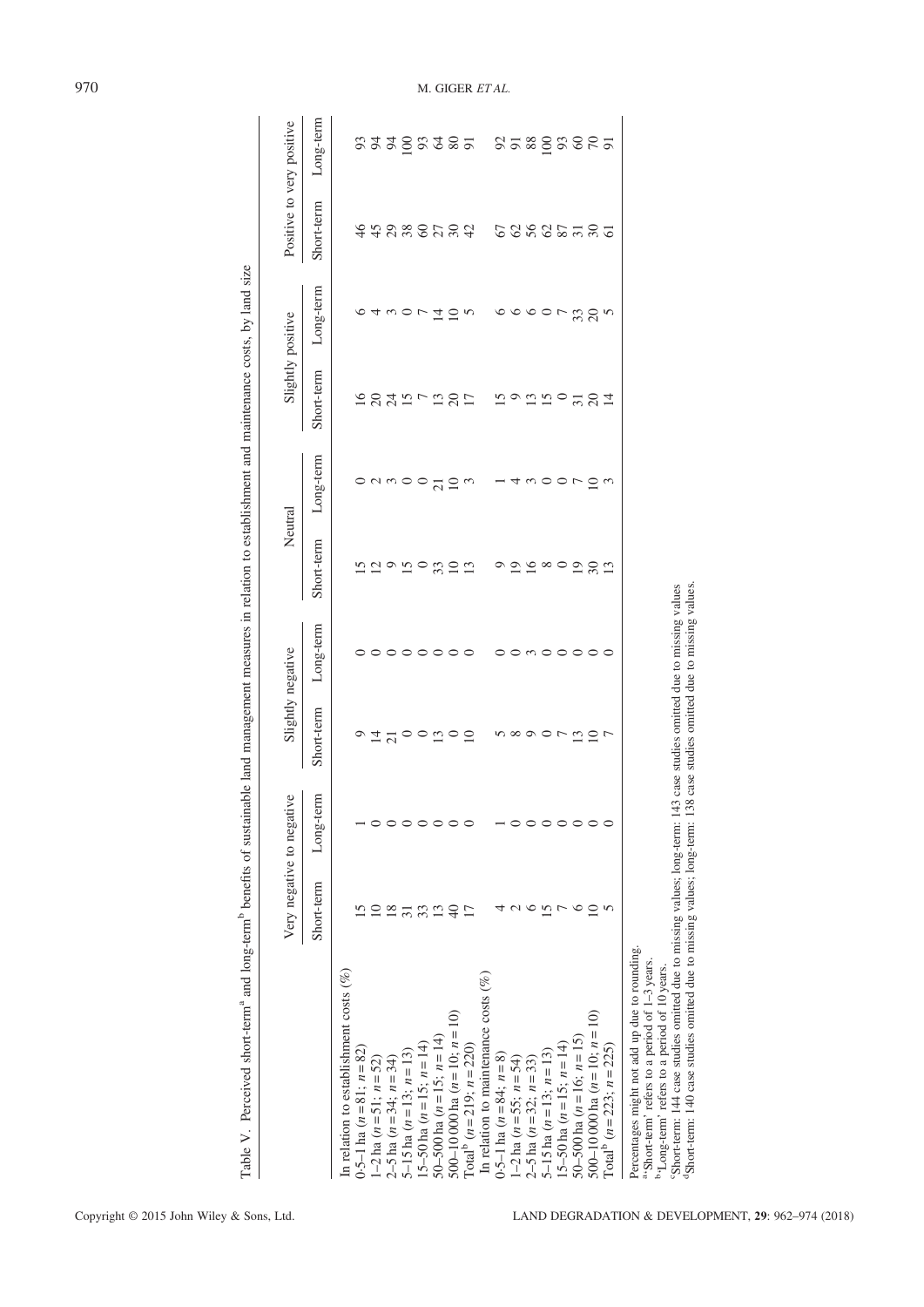ratios differ considerably less between types of measures than short-term ratios and are highly positive for all types of measures.

Table IV displays perceived cost/benefit ratios by type of intervention. Overall, the differences between types of interventions are not very marked. One result stands out, however: we found a rather elevated percentage (29%) of very negative to slightly negative short-term benefits compared with establishment costs for prevention-only measures. This result might be explained by the fact that prevention measures do not directly produce benefits but generate relatively high costs – at least if compared with the alternative of doing nothing. At first glance, this result seems to contradict previous findings stating that prevention generally has a more favourable cost/benefit ratio than mitigation and rehabilitation (Schwilch *et al*., 2012). However, looking at the long term, a striking 98% of prevention-only measures have a positive to very positive perceived cost/benefit ratio. Our results thus simply nuance the findings of Schwilch *et al*. (2012): the cost/benefit ratios of prevention-only measures are below average in the short term but above-average in the long term. Finally, we observed that benefits regularly outweigh establishment costs, even in the short term, as long as investment costs are low. The higher the investment costs, the more likely the cost/benefit ratio is negative. This is not surprising, but it underlines once again the importance of low-cost SLM solutions.

Table V reports perceived cost/benefit ratios by land size category. Again, it is worth noting that our sample diminished considerably for this analysis due to missing land size data. Differences in short-term benefits compared with both establishment and maintenance costs are fairly marked. Generally speaking, the results indicate that the larger the land size, the higher the percentage of negative short-term cost/benefit ratios and the lower the percentage of positive short-term cost/benefit ratios. This finding, together with the results from the cost analysis (Figure 1c), suggests that technologies with rather elevated fixed costs tend to be implemented more often by land users with large areas of land. However, differences are considerably smaller when looking at the long term, and as much as 90% of cases in the largest land size category (500–10 000 ha) actually achieve a positive or very positive perceived long-term cost/benefit ratio. This suggests that the SLM technologies implemented in cases belonging to this category are highly profitable, but only after several years.

### *Analysing Land Users' Motivations for Adoption of SLM*

In what follows, we complement the previous analysis by making use of information on land users' motivation for adopting SLM technologies. We analysed a total of 128 cases for which land users' motivations were documented. Some of the SLM technologies analysed in the previous text were implemented under the same approach, whereas others were not associated with any specific approach. Table VI displays an overview of the results.

Land users' most frequently mentioned motivations for adopting a given SLM technology are production (24%), increased profitability (20%) and well-being and livelihood improvement (20%). In addition, reduced workload was mentioned in 5% of all cases. All four answers are directly or indirectly related to economic considerations, and together, they represent a total of 69% of the mentioned motivations. This suggests that economic considerations are clearly land users' primary motivations for implementing SLM. Further motivations include environmental benefits and a number of social and cultural values, such as affiliation to a project or a group, compliance with rules and regulations or prestige and social pressure.

# DISCUSSION

Overall, our results suggest that land users perceive most SLM technologies in our sample as having benefits that justify the required investments. Given that we show – in line with previous research – that economic reasons are key determinants in land users' decisions to adopt SLM technologies, these technologies can be considered well suited for being scaled up and replicated elsewhere.

However, several important points deserve special attention. First, we should recall that our sample of SLM practices was drawn from the WOCAT database, which focuses on 'promising and good' practices. Our results are therefore

Table VI. Main motivations of land users for implementing sustainable land management

| Main motivation <sup>a</sup>                               | No. of case studies | Percentage of total sample $\degree$ (%) |
|------------------------------------------------------------|---------------------|------------------------------------------|
| Affiliation to movement/project/group/networks             |                     |                                          |
| Prestige and social pressure                               |                     |                                          |
| Environmental consciousness, morals and health             |                     |                                          |
| Well-being and livelihood improvement                      | 25                  | 20                                       |
| Reduced workload                                           |                     |                                          |
| Production                                                 |                     | 24                                       |
| Rules and regulations (fines) and enforcement              |                     |                                          |
| Increased profit (ability) and improved cost/benefit ratio | 26                  | 20                                       |
| Payments/subsidies                                         |                     |                                          |
| Total <sup>b</sup>                                         | 91                  | 100                                      |

a Only first ranks are reported.

 $b$ <sup>235</sup> case studies have been omitted due to missing values.

c Percentages might not add up due to rounding.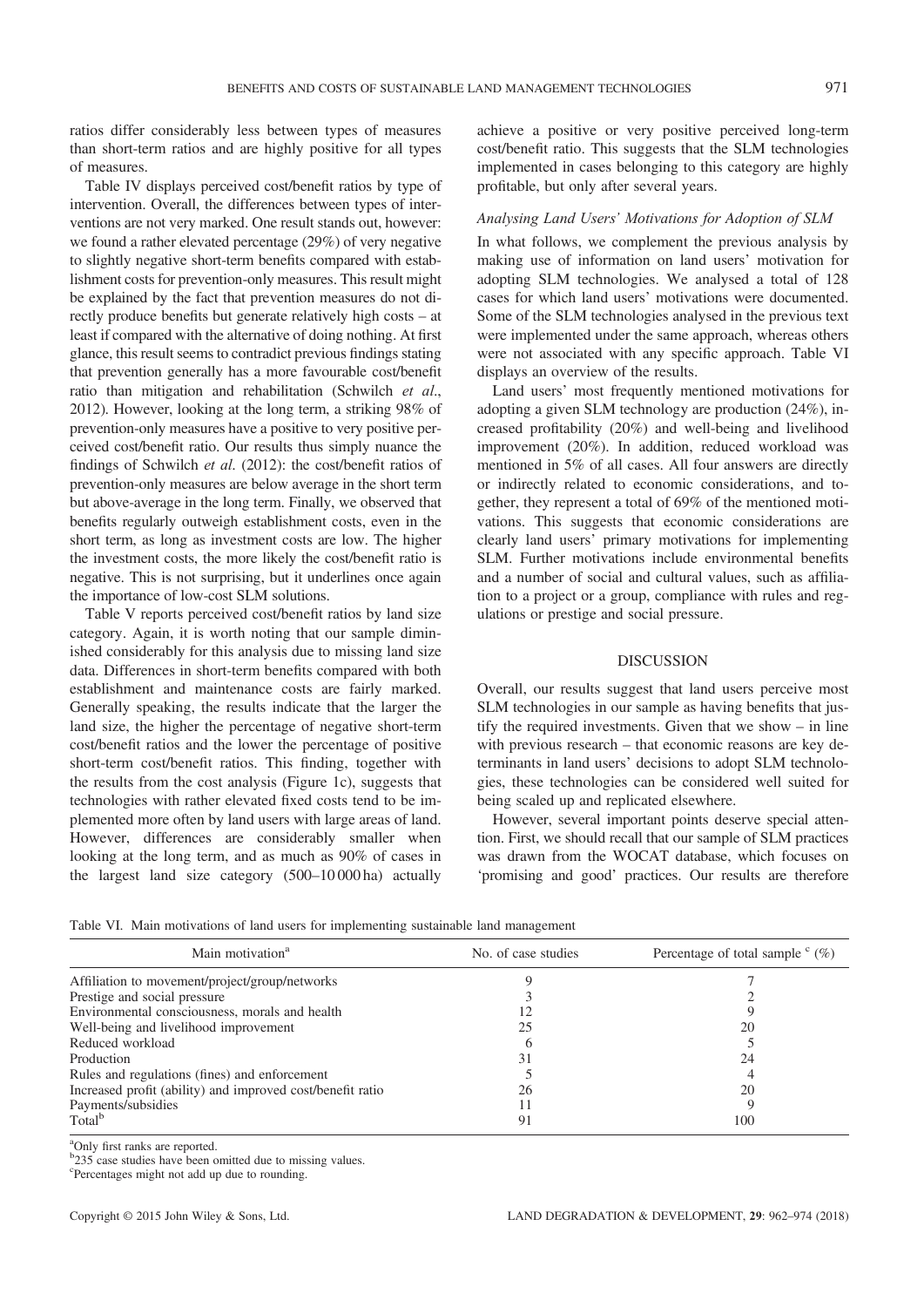biased towards successful practices and do not represent land management practices in general. As all technologies in our study were assessed as good or promising SLM practices, they could all be expected to have a reasonable cost/benefit ratio.

Second, even though our analyses include only bestpractice technologies, the findings show that roughly 25% of the case studies in our sample are perceived as having negative returns on investment throughout the first 1–3 years. Moreover, the percentage of negative short-term cost/benefit ratios increases with the area of land used by households. Thus, even though a technology may be perceived as highly profitable in the long run, the initial investment period can constitute an important barrier to adoption and might prevent it from spreading and being scaled up. This raises questions: why and how have land users been able to afford these investments? One explanation is that land users often implement such systems incrementally, gradually enlarging the area under SLM every year, or building terraces in a continuous effort over many years or even generations. A second partial explanation concerns external support, even though such support does not appear to be the main motivation of land users for adopting a practice (see Section on Analysing Land Users' Motivations for Adoption of SLM). In 57% of the cases studied, investments were supported from outside, for example by development projects or government programmes. Such support is likely to be justified by significant off-site benefits, although this was not investigated in detail in the present paper. Nevertheless, in as many as 43% of cases studied, the establishment costs were fully covered by land users – a finding that is worth emphasising. Our results thus imply that land users need to have a long-term planning horizon. This requires stable economic and social conditions and secure tenure rights, among other things (Liniger *et al*., 2007). Additional external investment support can improve the chances for rapid uptake and replication – but only if potential negative side-effects of such subsidies are minimised. Practice has shown that this is no easy task (Giger, 1999; Hellin & Schrader, 2003).

Third, while our results show that land users implement SLM technologies because they are convinced of the benefits these technologies have, land users are nonetheless frequently unable to express even economic benefits in monetary terms. Moreover, the benefits that land users perceive are not always economic but may also include other dimensions such as environmental considerations and compliance with social and cultural norms. As a next step, it would thus be interesting to analyse the wide variety of perceived benefits in greater detail, for instance using WOCAT's detailed data on perceived benefits. This additional analysis could also shed light on SLM-induced productivity gains. The latter are important as SLM intends to contribute to a profitable economic development, which requires improvements in productivity.

Several methodological caveats limit the scope of the present paper. First, the dataset used is not a randomised sample of successful SLM practices but was compiled based on opportunities arising within the WOCAT network and

among its partners. Second, the shortage of additional economic data about on-site and off-site benefits of the technologies studied is an important drawback. This limitation can be explained by the persistent difficulties faced by both experts and land users in quantifying the benefits of SLM technologies. A comprehensive and in-depth investigation of costs and benefits of SLM will thus require a detailed review of the WOCAT case studies and additional research to fill information gaps. Third, many of the respondents in the case studies were directly involved in projects implementing SLM technologies. Such respondents were highly familiar with the technologies in question, which can lead to a certain bias too. Lastly, while the questionnaires were field-tested and revised a number of times and are now relatively easy to understand and use, we cannot exclude diverging interpretation of questions and thus subjective bias in the data (for a discussion, see Schwilch *et al*., 2014).

# **CONCLUSIONS**

We exploited the WOCAT technology database and analysed observed costs and perceived cost/benefit ratios of existing SLM technologies. We find that land users perceive a large majority of the technologies in the database as having a positive long-term cost/benefit ratio. About three quarters of these technologies even have a positive or at least a neutral perceived short-term cost/benefit ratio. Moreover, our results give a good quantitative indication of the range of investment and maintenance costs that arise from SLM practices documented in the WOCAT database: many of the practices cause low to moderate costs, but the level varies considerably due to the great diversity of measures and of contexts in which they are implemented. The costs of the technologies that land users implemented without external support were slightly below average but still substantial from the point of view of land users. In order to make such investments, land users need stable economic conditions and secure tenure rights, as adoption is often a gradual process that lasts many years.

### ACKNOWLEDGEMENTS

WOCAT would like to thank all contributing SLM specialists and all of its donors, especially the Swiss Agency for Development and Cooperation (SDC), the Deutsche Gesellschaft für Internationale Zusammenarbeit (GIZ), the International Fund for Agricultural Development (IFAD), the European Union and all WOCAT partners. The authors would also like to thank Dario Stocker for data analysis and Marlène Thibault for editing the manuscript.

### **REFERENCES**

Adegbidi A, Gandonou E, Oostendorp R. 2004. Measuring the productivity from indigenous soil and water conservation technologies with household fixed effects: a case study of hilly mountainous areas of Benin. *Economic Development and Cultural Change* **52**: 313–346. DOI:[10.1086/381018.](https://doi.org/10.1086/381018)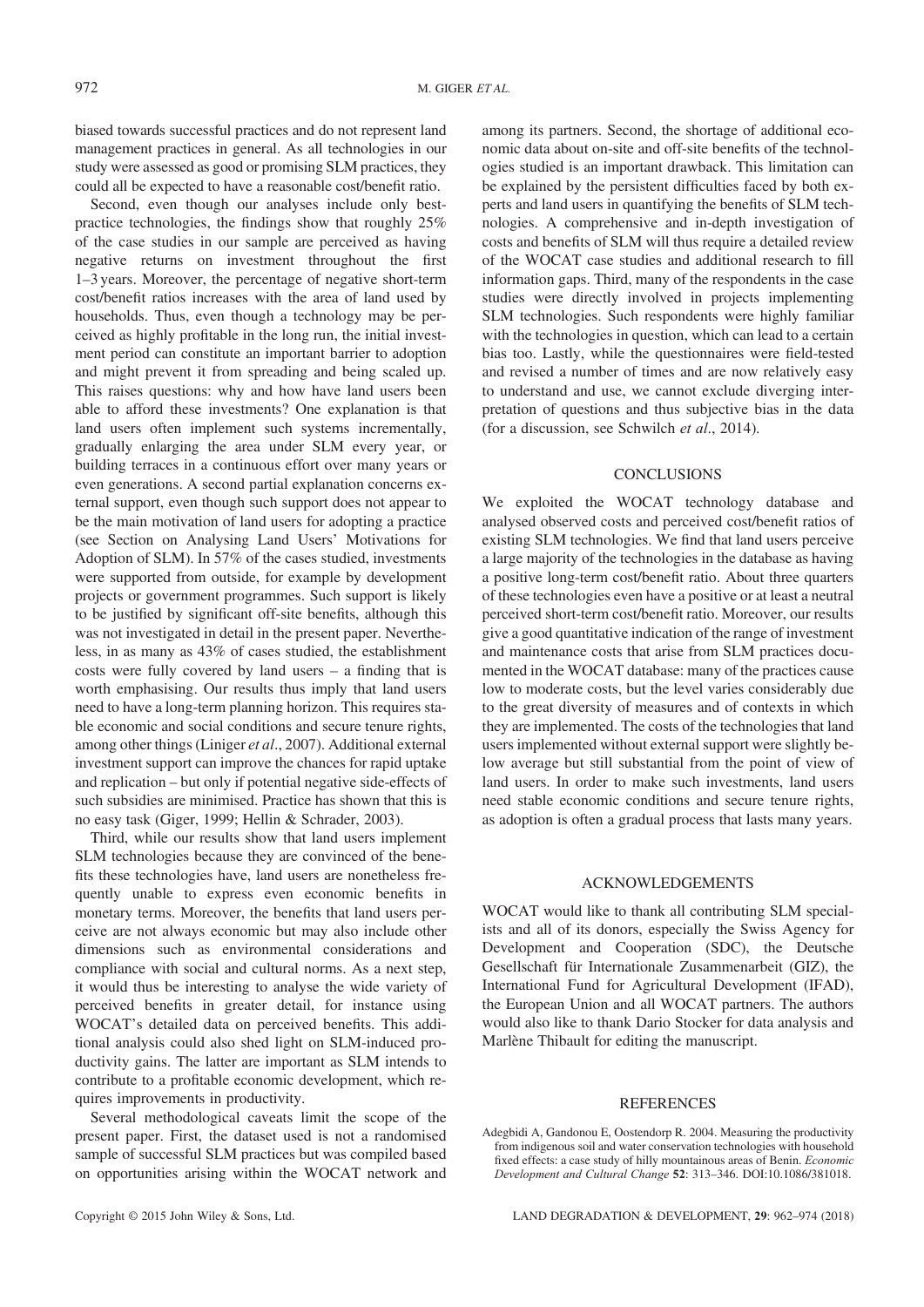- Adhikari B, Nadella K. 2011. Ecological economics of soil erosion: a review of the current state of knowledge. *Annals of the New York Academy of Sciences* **1219**: 134–152. DOI[:10.1111/j.1749-6632.2010.05910.x.](https://doi.org/10.1111/j.1749-6632.2010.05910.x)
- Amsalu A, de Graaf J. 2007. Determinants of adoption and continued use of stone terraces for soil and water conservation in an Ethiopian highland. *Ecological Economics* **61**: 294–302. DOI[:10.1016/j.](https://doi.org/10.1016/j.ecolecon.2006.01.014) [ecolecon.2006.01.014.](https://doi.org/10.1016/j.ecolecon.2006.01.014)
- Angassa A. 2014. Effects of grazing intensity and bush encroachment on herbaceous species and rangeland condition in southern Ethiopia. *Land Degradation & Development* **25**: 438–451. DOI:[10.1002/](https://doi.org/10.1002/ldr.2160) [ldr.2160.](https://doi.org/10.1002/ldr.2160)
- Baidu-Forson J. 1999. Factors influencing adoption of land-enhancing technology in the Sahel: lessons from a case study in Niger. *Agricultural Economics* **20**: 231–239. DOI[:10.1016/S0169-5150\(99\)00009-2.](https://doi.org/10.1016/S0169-5150(99)00009-2)
- Batjes NH. 2014. Projected changes in soil organic carbon stocks upon adoption of recommended soil and water conservation practices in the Upper Tana River catchment, Kenya. *Land Degradation & Development* **25**: 278–287. DOI[:10.1002/ldr.2141.](https://doi.org/10.1002/ldr.2141)
- Bravo-Ureta BE, Solis D, Cocchi H, Quiroga RE. 2006. The impact of soil conservation and output diversification on farm income in Central American hillside farming. *Agricultural Economics* **35**: 267–276. DOI[:10.1111/j.1574-0862.2006.00161.x.](https://doi.org/10.1111/j.1574-0862.2006.00161.x)
- Berendse F, van Ruijven J, Jongejans E, Keesstra SD. 2015. Loss of plant species diversity reduces soil erosion resistance of embankments that are crucial for the safety of human societies in low-lying areas. *Ecosystems* **18**: 881–888. DOI:[10.1007/s10021-015-9869-6.](https://doi.org/10.1007/s10021-015-9869-6)
- Brevik EC, Cerdà A, Mataix-Solera J, Pereg L, Quinton JN, Six J, Van Oost K. 2015. The interdisciplinary nature of SOIL. *SOIL* **1**: 117–129. DOI[:10.5194/soil-1-117-2015.](https://doi.org/10.5194/soil-1-117-2015)
- Byiringiro F, Reardon T. 1996. Farm productivity in Rwanda: effects of farm size, erosion, and soil conservation investments. *Agricultural Economics* **15**: 127–136. DOI[:10.1016/S0169-5150\(96\)01201-7.](https://doi.org/10.1016/S0169-5150(96)01201-7)
- Cary JW, Wilkinson RL. 1997. Perceived profitability and farmers' conservation behaviour. *Journal of Agricultural Economics* **48**: 13–21. DOI[:10.1111/j.1477-9552.1997.tb01127.x.](https://doi.org/10.1111/j.1477-9552.1997.tb01127.x)
- Chambers R, Conway GR. 1992. *Sustainable rural livelihoods: practical concepts for the 21st century*, IDS discussion paper no. 296. Institute of Development Studies (IDS): Brighton, UK.
- Clark R. 1996. *Methodologies for the economic analysis of soil erosion and conservation*, Working paper GEC no. 96–13. Centre for Social and Economic Research on the Global Environment: Norwich, UK.
- D'Emden FH, Llewellyn RS, Burton MP. 2008. Factors influencing adoption of conservation tillage in Australian cropping regions. *Australian Journal of Agricultural and Resource Economics* **52**: 169–182.
- De Graaff J, Amsalu A, Bodnar F, Kessler A, Posthumus H, Tenge A. 2008. Factors influencing adoption and continued use of long-term soil and water conservation measures in five developing countries. *Applied Geography* **28**: 271–280. DOI:[10.1016/j.apgeog.2008.05.001.](https://doi.org/10.1016/j.apgeog.2008.05.001)
- Doss CR. 2006. Analyzing technology adoption using microstudies: limitations, challenges, and opportunities for improvement. *Agricultural Economics* **34**: 207–219. DOI[:10.1111/j.1574-0864.2006.00119.x.](https://doi.org/10.1111/j.1574-0864.2006.00119.x)
- Douglas M. 1994. *Sustainable use of agricultural soils: a review of prerequisites for success or failure*, Development and environment reports, no. 11. Group for Development and Environment: Bern, Switzerland.
- Ellis F. 1993. *Peasant economics: farm households and agrarian development*, 2nd edn. Cambridge, UK: Cambridge University Press.
- Giger M. 1999. *Avoiding the shortcut: moving beyond the use of direct incentives. Centre for Development and Environment*. University of Bern: Bern, Switzerland.
- Giger M, Liniger H, Critchley W. 1999. Use of incentives and profitability of soil and water conservation: economic analysis of WOCAT data from Eastern and Southern Africa. In *Incentives in soil conservation: from theory to practice*, Sanders DW, Huszar PC, Sombatpanit S, Enters T (eds). WASWC, Oxford & IBH Publishing: Oxford, UK; 247–274.
- Gittinger JP. 1982. *Economic analysis of agricultural projects*, 2nd edn. Baltimore, MD: The John Hopkins University Press.
- Hellin J, Schrader K. 2003. The case against direct incentives and the search for alternative approaches to better land management in Central America. *Agriculture, Ecosystems & Environment* **99**: 61–81. DOI:[10.1016/s0167-](https://doi.org/10.1016/s0167-8809(03)00149-x) [8809\(03\)00149-x.](https://doi.org/10.1016/s0167-8809(03)00149-x)
- Herweg K, Ludi E. 1999. The performance of selected soil and water conservation measures: case studies from Ethiopia and Eritrea. *CATENA* **36**: 99–114. DOI:[10.1016/s0341-8162\(99\)00004-1.](https://doi.org/10.1016/s0341-8162(99)00004-1)
- Kaliba AR, Rabele T. 2004. Impact of adopting soil conservation practices on wheat yield in Lesotho. In *Managing nutrient cycles to sustain soil*

*fertility in sub-Saharan Africa*, Bationo A (ed). African Network for Soil Biology and Fertility (AfNet)-CIAT: Nairobi, Kenya; 593–608.

- Kassie M, Pender J, Yesuf M, Kohlin G, Bluffstone R, Mulugeta E. 2008. Estimating returns to soil conservation adoption in the northern Ethiopian highlands. *Agricultural Economics* **38**: 213–232. DOI[:10.1111/j.1574-](https://doi.org/10.1111/j.1574-0862.2007.00295.x) [0862.2007.00295.x.](https://doi.org/10.1111/j.1574-0862.2007.00295.x)
- Keesstra SD, Geissen V, van Schaik L, Mosse K, Piiranen S. 2012. Soil as a filter for groundwater quality. *Current Opinions in Environmental Sustainability* **4**: 507–516. DOI[:10.1016/j.cosust.2012.10.007.](https://doi.org/10.1016/j.cosust.2012.10.007)
- Knowler DJ. 2004. The economics of soil productivity: local, national and global perspectives. *Land Degradation & Environment* **15**: 543–561. DOI:[10.1002/ldr.635.](https://doi.org/10.1002/ldr.635)
- Laudicina VA, Novara A, Barbera V, Egli M, Badalucco L. 2015. Longterm tillage and cropping system effects on chemical and biochemical characteristics of soil organic matter in a Mediterranean semiarid environment. *Land Degradation & Development* **26**: 45–63. DOI:[10.1002/](https://doi.org/10.1002/ldr.2293) [ldr.2293.](https://doi.org/10.1002/ldr.2293)
- Ligonja PJ, Shrestha RP. 2015. Soil erosion assessment in Kondoa eroded area in Tanzania using universal soil loss equation, geographic information systems and socioeconomic approach. *Land Degradation & Development* **26**: 367–379. DOI[:10.1002/ldr.2215.](https://doi.org/10.1002/ldr.2215)
- Liniger H, Critchley W. 2007. *Where the land is greener*. World Overview of Conservation Approaches and Technologies (WOCAT): Bern, Switzerland.
- Liniger HP, Schwilch G, Gurtner M, Mekdaschi Studer R, Hauert C, van Lynden G, Critchley W. 2008a: *A framework for documentation and evaluation of sustainable land management: technologies basic questionnaire*. WOCAT & Centre for Development and Environment, University of Bern: Bern, Switzerland. [https://www.wocat.net/en/methods/slm-tech](https://www.wocat.net/en/methods/slm-technologies-approaches.html)[nologies-approaches.html](https://www.wocat.net/en/methods/slm-technologies-approaches.html)
- Liniger HP, Schwilch G, Gurtner M, Mekdaschi Studer R, Hauert C, van Lynden G, Critchley W. 2008b: *A framework for documentation and evaluation of sustainable land management: approaches basic questionnaire*. WOCAT & Centre for Development and Environment, University of Bern: Bern, Switzerland. [https://www.wocat.net/en/methods/slm](https://www.wocat.net/en/methods/slm-technologies-approaches.html)[technologies-approaches.html](https://www.wocat.net/en/methods/slm-technologies-approaches.html)
- Mandal D, Sharda VN. 2013. Appraisal of soil erosion risk in the Eastern Himalayan region of India for soil conservation planning. *Land Degradation & Development* **24**: 430–437. DOI:[10.1002/ldr.1139.](https://doi.org/10.1002/ldr.1139)
- Mekonnen M, Keesstra SD, Stroosnijder L, Baartman JE, Maroulis J. 2015a. Soil conservation through sediment trapping: a review. *Land Degradation & Development*. DOI[:10.1002/ldr.2308.](https://doi.org/10.1002/ldr.2308)
- Mekonnen M, Keestra SD, Baartman JE, Ritsema CJ, Melesse AM. (2015b). Evaluating sediment storage dams: structural off-site sediment trapping measures in northwest Ethiopia. *Cuadernos de Investigacion Geografica* **41**: 7–22. DOI: [10.18172/cig.2643](https://doi.org/10.18172/cig.2643)
- Ndah HT, Schuler J, Uthes S, Zander P, Triomphe B, Mkomwa S, Corbeels M. 2015. Adoption potential for conservation agriculture in Africa: a newly developed assessment approach (QAToCA) applied in Kenya and Tanzania. *Land Degradation & Development* **26**: 133–141. DOI:[10.1002/ldr.2191.](https://doi.org/10.1002/ldr.2191)
- Nkonya E, Gerber N, Baumgartner P, von Braun J, De Pinto A, Graw V, Kato E, Kloos J, Walter T. 2011. *The economics of desertification, land degradation, and drought: toward an integrated global assessment*, IFPRI discussion paper no. 01086. International Food Policy Research Institute (IFPRI): Washington, DC.
- Norris E, Batie S. 1987. Virginia farmers' soil conservation decisions: an application of Tobit analysis. *Southern Journal of Agricultural Economics* **19**: 88–97.
- Novara A, Gristina L, Guaitoli F, Santoro A, Cerdà A. 2013. Managing soil nitrate with cover crops and buffer strips in Sicilian vineyards. *Solid Earth* **4**: 255–262. DOI[:10.5194/se-4-255-2013.](https://doi.org/10.5194/se-4-255-2013)
- Pannell DJ, Marshall GR, Barr N, Curtis A, Vanclay F, Wilkinson R. 2011. Understanding and promoting adoption of conservation practices by rural landholders. In *Changing land management, adoption of new practices by rural landholder*, Pannell D, Vanclay F (eds). CSIRO Publishing: Clayton South, Australia.
- Papanastasis VP, Bautista S, Chouvardas D, Mantzanas K, Papadimitriou M, Mayor AG, Koukioumi P, Papaioannou A, Vallejo RV. 2015. Comparative assessment of goods and services provided by grazing regulation and reforestation in degraded Mediterranean rangelands. *Land Degradation & Development*. DOI[:10.1002/ldr.2368.](https://doi.org/10.1002/ldr.2368)
- Pender JL, Kerr JM. 1998. Determinants of farmers' indigenous soil and water conservation investments in semiarid India. *Agricultural Economics* **19**: 113–125.